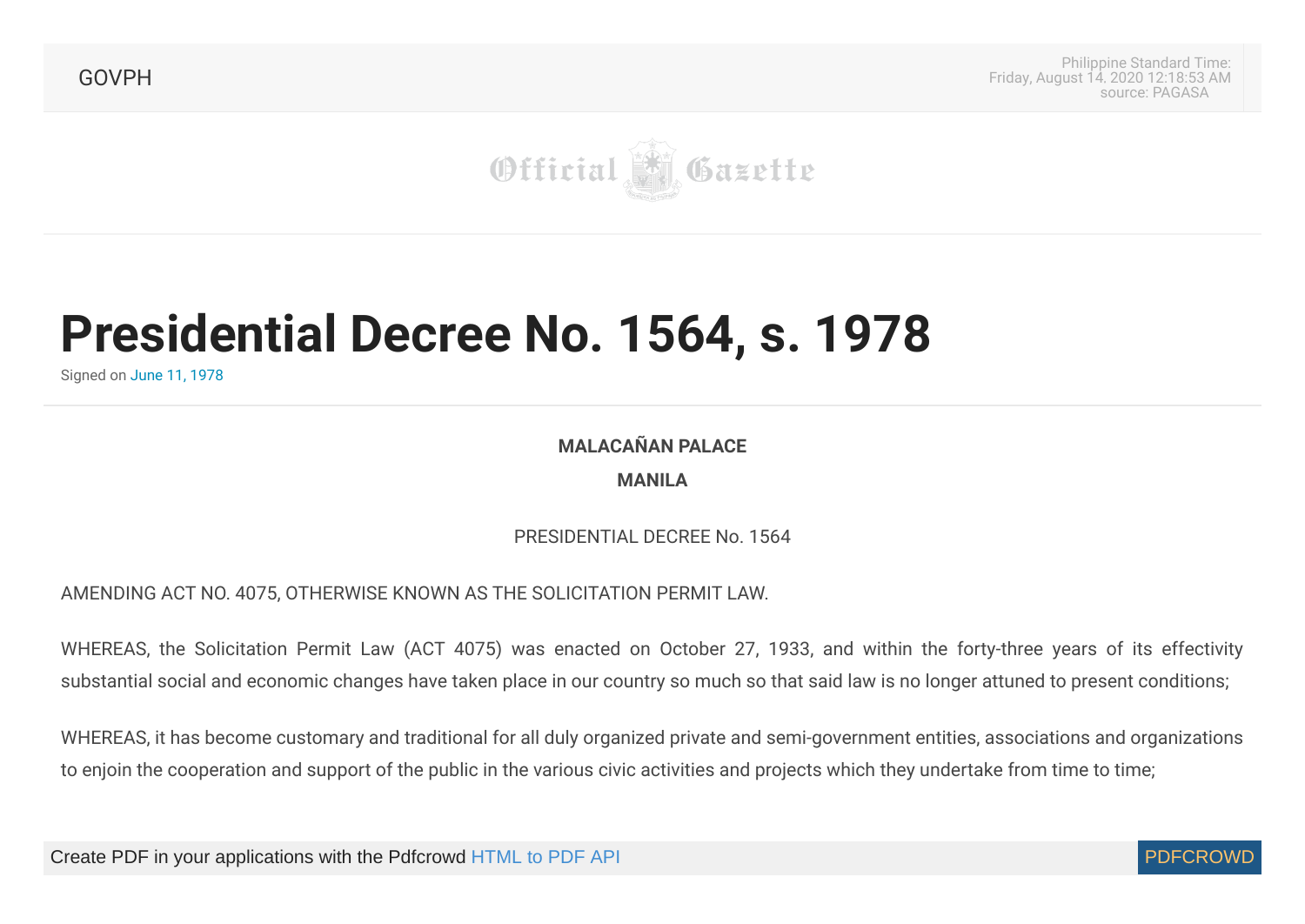WHEREAS, the people's "bayanihan" spirit will be further enhance or promoted if they are directly or indirectly involved in all charitable and public welfare activities; and

WHEREAS, there is an imperative need to give legal sanction and to regulate the solicitation of donations and voluntary contributions from the public sector in order to obviate illegal fund drives;

NOW, THEREFORE, I, FERDINAND E. MARCOS, President of the Philippines, by virtue of the powers vested in me by the Constitution, do hereby decree and order as follows:

**Section 1.** This Decree shall be known as the Solicitation Permit Law.

Section 2. Any person, corporation, organization, or association desiring to solicit or receive contributions for charitable or public welfare purposes shall first secure a permit from the Regional Offices of the Department of Social Services and Development as provided in the Integrated Reorganization Plan. Upon the filing of a written application for a permit in the form prescribed by the Regional Offices of the Department of Social Services and Development, the Regional Director or his duly authorized representative may, in his discretion, issue a permanent or temporary permit or disapprove the application. In the interest of the public, he may in his discretion renew or revoke any permit issued under Act 4075.

Section 3. The Regional Director of the Department of Social System Services and Development may require the person, corporation, organization or association duly authorized to solicit contributions for the above-mentioned purposes to submit from time to time a verified report or information regarding their activities, the period covered by the report, the collections and expenditures made and the names and addresses of the contributions and persons to whom assistance was rendered from the funds obtained. This report or information shall be open for inspection of the general public. The Regional Director or his duly authorized representative may, for the protection of the public, likewise investigate the books, papers, affairs and activities related to the aforestated purposes of any such person, corporation, organization, or association: Provided, however, That the provisions of Section 2 of this Decree shall not apply to any organization or institution established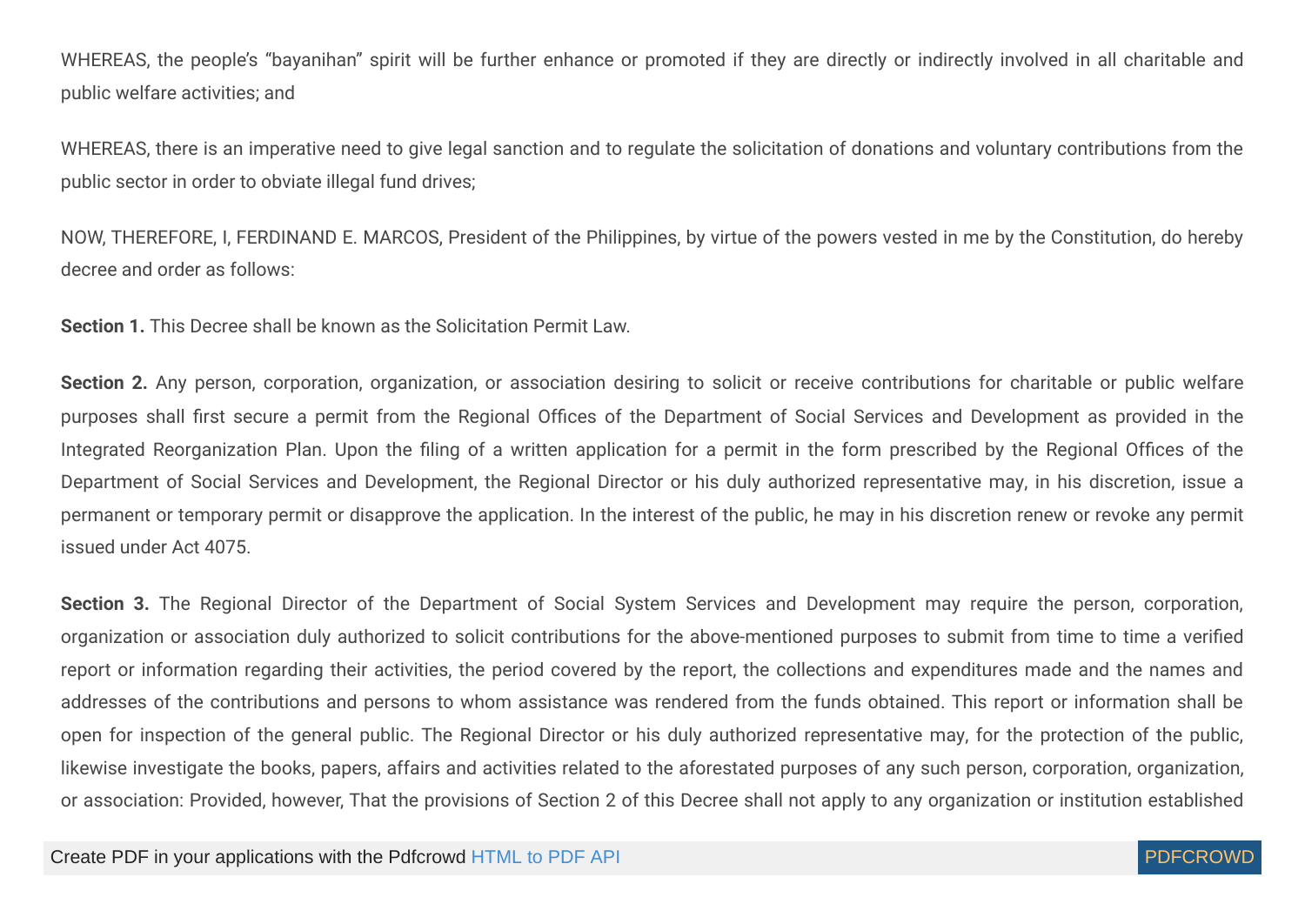for charitable or public welfare purposes in its campaign for raising funds or soliciting public subscriptions or any means for collecting funds which has been authorized by Executive Proclamation.

**Section 4.** Upon approval of the application for a solicitation permit, a fee of Twenty-Five Pesos (P25.00) shall be paid to the cashier of the Department of Social Services and Development. The money collected as fee for the issuance of solicitation permits shall accrue to the Department as aid for the maintenance of its institutions and social services for its clientele.

Section 5. The Secretary of the Department of Social Services and Development shall develop programs and services for the needy and promulgate rules and regulations for the implementation of this Decree.

Section 6. Any person found violating the provisions hereof or the rules and regulations promulgated pursuant hereto shall upon, conviction, suffer the penalty of imprisonment of not more than 1 year or a fine of not more than P1,000.00 or both such imprisonment and fine, at the discretion of the court: Provided, however, That if the offender is a corporation, organization or association, the penalty shall be imposed upon the guilty officer or officers of the corporation, organization or association; and if such guilty officers is an alien, he shall be deported after serving sentence without further proceedings.

**Section 7.** This decree shall take effect immediately.

Done in the City of Manila, this 11th day of June, in the year of Our Lord, nineteen hundred and seventy-eight.

(Sgd.) **FERDINAND E. MARCOS**

By the President:

(Sgd.) JACOBO C. CLAVE

Presidential Executive Assistant

Create PDF in your applications with the Pdfcrowd [HTML to PDF API](https://pdfcrowd.com/doc/api/?ref=pdf) [PDFCROWD](https://pdfcrowd.com/?ref=pdf) AT A RESERVE AND THE POFCROWD BE PUTCHED AT A RESERVE AND THE POST OF A RESERVE AND THE POST OF A RESERVE AND THE POST OF A RESERVE AND THE POST OF